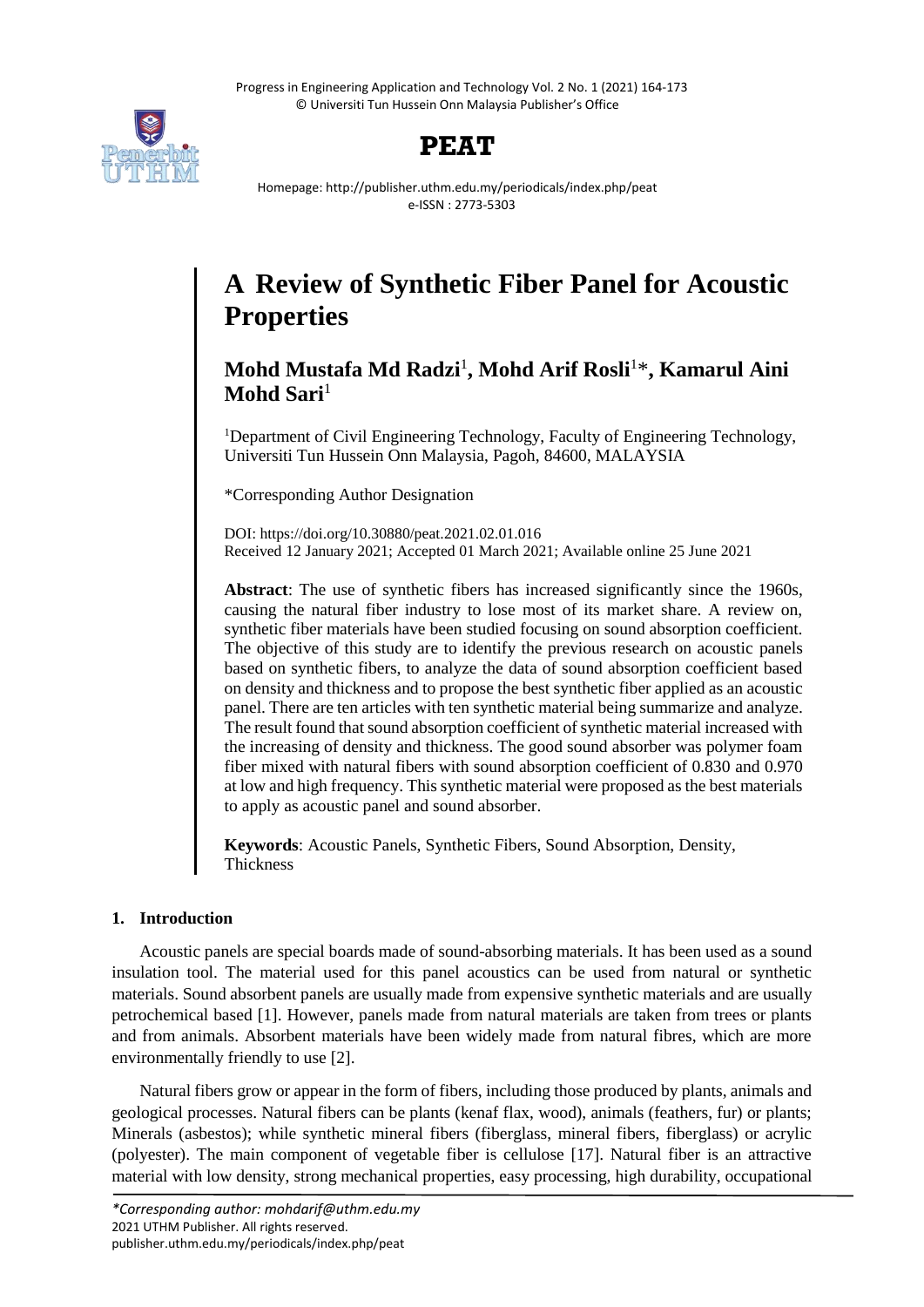safety benefits, reduced fog behavior, quality in high quantity, low price and reduced environmental impact for its production [18].

Synthetic fibers are fabricated fibers by chemical synthesis, as opposed to natural fibers derived directly from living organisms. According to Saba [3], synthetic fibers are made from polymers that do not exist naturally, and are produced entirely in the laboratory, usually from petroleum by-products. This method of synthetic fiber production is known as polymerization, which involves mixing monomers to produce long chains or polymers. Azahari [4] states that polymers have a useful application of sound-absorbing materials. The use of synthetic fibers has increased significantly since the 1960s, causing the natural fiber industry to lose most of its market share [5]. In this study, synthetic fiber materials have been studied about its acoustic properties i.e. sound absorption coefficient. These materials should be used on wall panels to provide a sound balance that absorbs in the enclosed space.

The noise phenomenon is now adversely affecting the population affecting the health and behavior of individuals. According to, Gupta. A. [6] that noise pollution affects the physical and mental health of people. Noise has been a major threat in recent times and can have lasting biological and psychological effects on humans and other animals in the wild [7]. Noise pollution affects schools, hospitals and certain commercial buildings. Examples include external noise pollution caused by railroads, airports, busy roads, and highways. Therefore, all these buildings need appropriate acoustic engineering facilities to overcome the problem. Next, sunlight, moisture, as well as sweat from human skin cause all the fibers to break down and wear out. Natural fibers tend to be slightly more sensitive than synthetic blends. This is mainly due to the biodegradability of natural products. Natural fibers are more susceptible to pests, but synthetic fibers are not a good source of food for insects that cause tissue damage.

Sound absorption is the loss of sound energy when sound waves are exposed to absorbent materials such as ceilings, walls, floors and other objects, so that sound is not emitted back into space. Sound absorbers absorb most of the sound energy that reaches them, making them very useful for noise reduction [19]. Sound-absorbing materials can be used to create an appropriate acoustic atmosphere in the space by minimizing echo time. According to Arenas, J.P & Crocker, M.J [19], the main uses of absorbent materials include almost reducing the level of resonant sound pressure and thus reducing the time of echoing in the enclosure or room. Therefore, sound absorbing material is found to be very useful for controlling sound [20].

This review are done to identify the previous researchers who studied synthetic fiber-based acoustics panel. It also to analyze sound absorption coefficient data based on density and thickness of the sample and to propose the best synthetic fiber applied as an acoustic panel.

#### **2. Materials and Methods**

There are various ways of research methods, testing and procedures in testing the panel, but to achieve the objectives of this study, only one method has been focused that is by using case study methods. Therefore, in this part, it will explain about the process used along with an overview so that it is more detailed. Figure 1 shows the methodology chart for this study.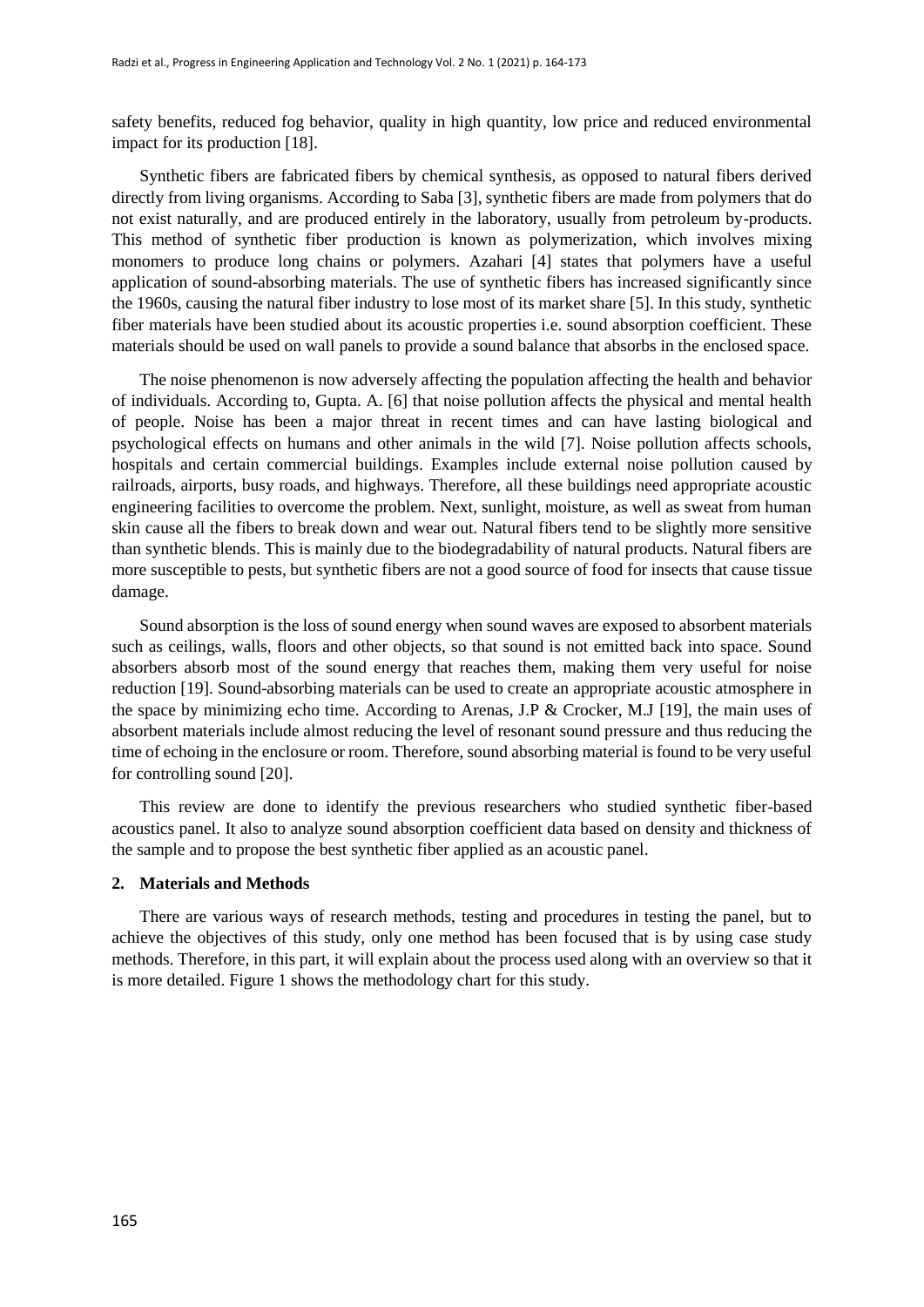

**Figure 1: Methodology chart**

In this study, it includes data collection, test data and results. In order to obtain data in this scientific study, two important things need to be there such as the collection of ten article material and the material studied. Among the article materials used are journals and thesis. Then, through the objectives and scope of the study that has been made, there are three parameters was studied such as synthetic fibers, sound absorption coefficients and even acoustic panels.

According to Figure 1, the parameters that have been summarize from previous scientific studies such as density, thickness and the value of the sound absorption coefficient. Then, to obtain the data of the sound absorption coefficient, ASTM E1050-09, using a two-way microphone is carried out. The test is performed at low frequency as well as high frequency, which ranges from 100 Hz- 6000 Hz. Figure 2 shows the experimental testing Impedance tube used to obtain the sound absorption coefficient.



**Figure 2: Instrument tube impedance**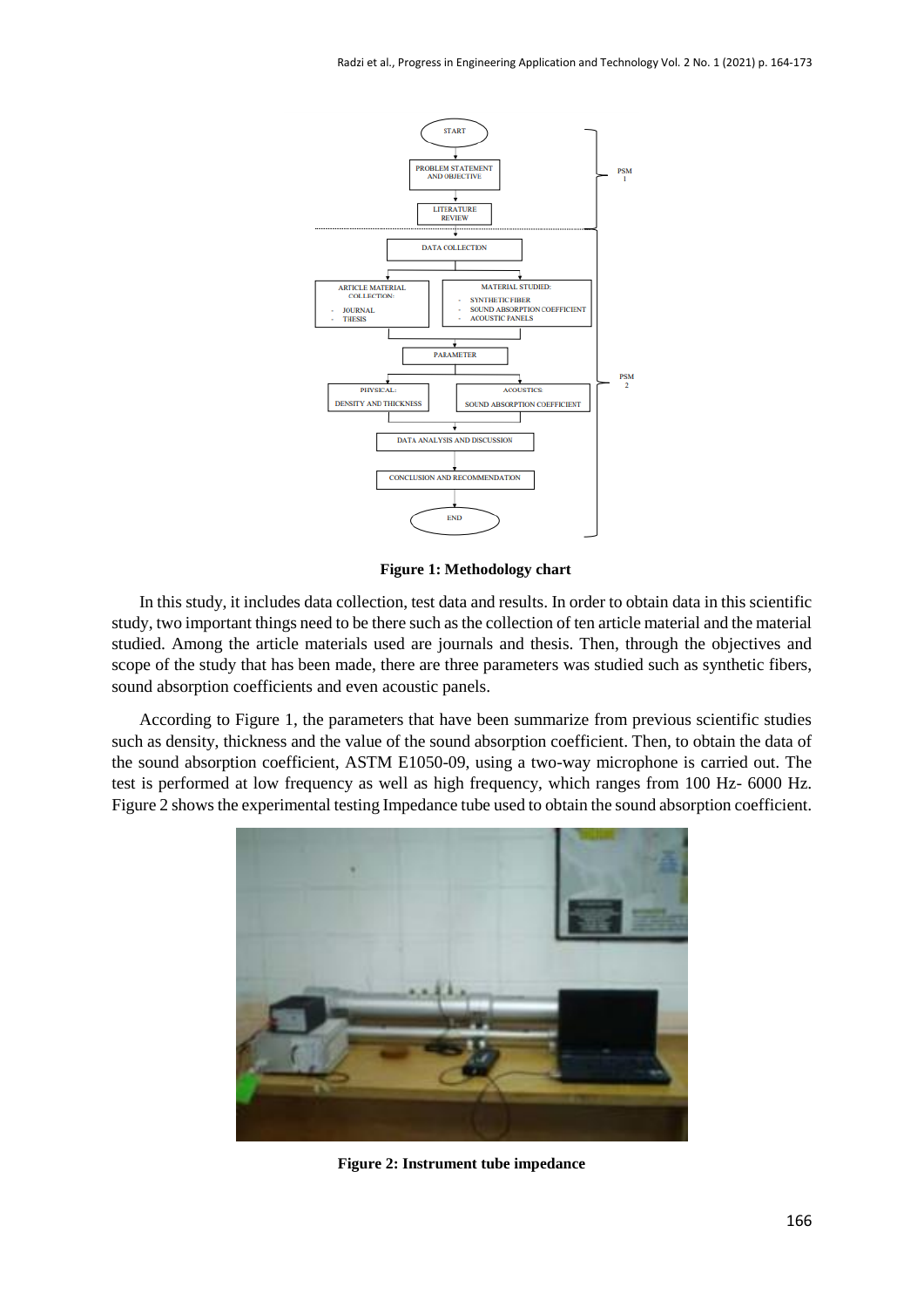#### 3. **Results and Discussion**

Discussion of data related to parameters that is comparison in terms of total sound absorption coefficient, density and material thickness. Most of the synthetic fibers in the last study were mixed with other materials such as natural fibers, material residues such as textiles and others. The combination of these materials is to achieve the objective of the study, which is the sound absorption coefficient of synthetic materials. Table 1 shows a summary of synthetic fibers from previous researchers that include the coefficient of sound absorption at high and low frequencies, density and even thickness of the material.

|                                       |                     | Sound Absorption Coefficient, |                             |                  |  |
|---------------------------------------|---------------------|-------------------------------|-----------------------------|------------------|--|
|                                       |                     | α                             | Density,<br>$\text{kg/m}^3$ | Thickness,<br>mm |  |
| Synthetic fibre                       | High                | Low                           |                             |                  |  |
|                                       | frequencies,        | frequencies,                  |                             |                  |  |
|                                       | Hz                  | Hz                            |                             |                  |  |
| Inorganic fiberglass                  | 1.00                | 0.51                          | 160                         |                  |  |
|                                       | $(4000 \text{ Hz})$ | (1000 Hz)                     |                             |                  |  |
| Polymer foam is mixed with natural    | 0.999               | 0.83                          |                             | 30               |  |
| fibers                                | $(5000 \text{ Hz})$ | (1000 Hz)                     | 868                         |                  |  |
|                                       | 0.91                | 0.65                          |                             | 40               |  |
| Polyester fiber                       | (6000 Hz)           | $(1500 \text{ Hz})$           | 40                          |                  |  |
| Polyurethane foam is mixed with       |                     |                               |                             |                  |  |
| Electrospun Nylon-6 Nanofibre Mat     | 0.39                | 0.60                          |                             |                  |  |
| and Polyurethane                      | $(4000 \text{ Hz})$ | (1000 Hz)                     |                             |                  |  |
|                                       |                     | 0.16                          |                             |                  |  |
| Glass fiber mixed with flax fiber     |                     | $(2000 \text{ Hz})$           |                             | 3                |  |
|                                       | 0.53                | 0.06                          |                             |                  |  |
| Porous metal fiber material           | $(6000 \text{ Hz})$ | (1500 Hz)                     |                             | 3                |  |
| Polyurethane foam is a mixture of     | 0.42                | 0.87                          |                             |                  |  |
| textile residues                      | $(3100 \text{ Hz})$ | (1000 Hz)                     | 55                          | 40               |  |
|                                       |                     | 0.54                          |                             | 20               |  |
| Polymer microparticles                |                     | (1600 Hz)                     |                             |                  |  |
| Fiberglass installation with sandwich | 0.27                | 0.62                          |                             |                  |  |
| panel                                 | $(5000 \text{ Hz})$ | (1000 Hz)                     |                             |                  |  |
|                                       | 0.88                | 0.8                           |                             | 5.09             |  |
| Non-woven polyester fiber.            | $(5650 \text{ Hz})$ | (1125 Hz)                     | 148                         |                  |  |

|  |  |  |  |  | Table 1: Summary of ten types of synthetic fibers from previous researchers |
|--|--|--|--|--|-----------------------------------------------------------------------------|
|  |  |  |  |  |                                                                             |

#### 3.1 Sound Absorption Coefficient

According to Peng. L [11], the material sound absorption coefficient is used to determine the sound absorption efficiency and it is the energy ratio used for energy occurrence, and is determined by α. The sound absorption coefficient is a major factor used to calculate the sound absorption of a material [12]. α ranges from 0 (total reflection) to 1.00 (total absorption). If acoustic energy can be fully absorbed, then  $\alpha = 1$  [11].

Figure 3 shows the result of the sound absorption coefficient,  $\alpha$  for porous metal fiber material is 0.060 at low frequency, while sound absorption coefficient,  $\alpha$  at high frequency is 0.53. In addition, fiberglass with sandwich panels showed lower α result at high frequencies where at a frequency of 6000 Hz it was 0.210 and at a frequency of 2000 Hz it was 0.750 [8].

Polymer foam materials mixed with natural fibers studied by Azahari [4] show the results of sound absorption coefficients,  $\alpha$  at low and high frequencies are 0.830 and 0.970. Figure 3 also shows the results α respectively for inorganic fiberglass where at low and high frequencies (0 Hz-4000 Hz) are at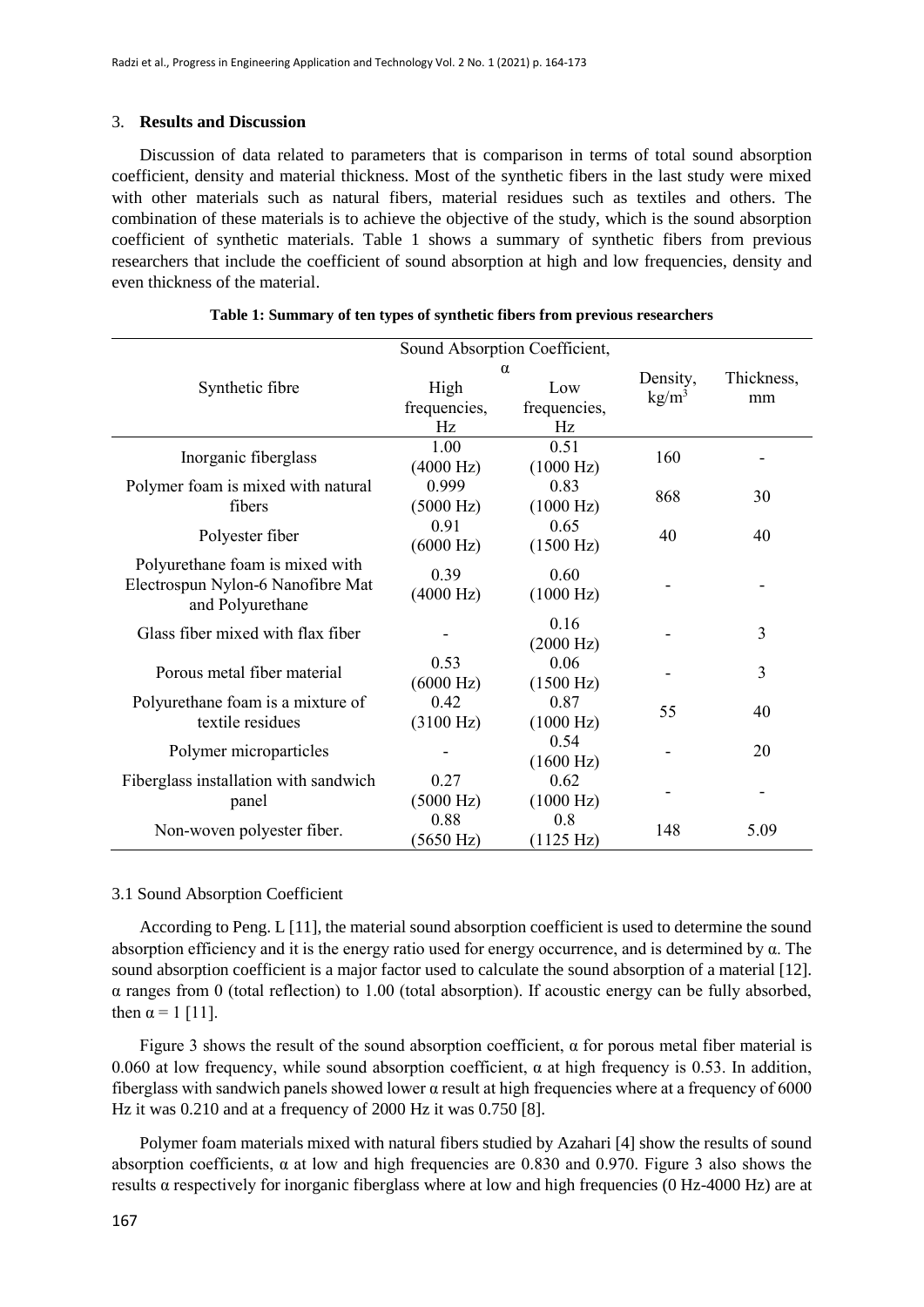0.700 and 1.00. Based on the overall comparison that has been made for each of these synthetic fibers, it has been shown that these inorganic fiberglass fibers have the highest  $\alpha$  results at a frequency of 4000 Hz compared to other materials.

Zhou [9] reported on polymer micro particles show the highest coefficient of sound absorption coefficient at low frequency of 0.88 at 900 Hz. Meanwhile, Tiuc [15] shows the reading of the sound absorption coefficient for polyurethane foam is 0.87 at 1000 Hz. Another study done by Prabhakaran [10] with glass fiber mixed with flax fiber shows the highest sound absorption coefficient reading at 1000 Hz which is 0.37.



**Figure 3: Sound Absorption Coefficient of ten types of synthetic fiber**

#### 3.2 Density

Figure 4 shows the result readings for the total density for five types of materials. Such as inorganic fiberglass, polymer foam mixed with natural fibers, polyester fibers, polyurethane foam mixed textile waste and nonwoven polyester fibers. Graphs show that polyester fibers have the lowest material density of  $40 \text{ kg/m}^3$ . Materials other than these polyester fibers have shown an increase in density values of 55 kg/m<sup>3</sup>, 148 kg/m<sup>3</sup>, 160 kg/m<sup>3</sup> and 868 kg/m<sup>3</sup> respectively. According to [4], polymer foam mixed with natural fibers has a greater effect on the density value where the percentage of filler loading were 20.00 % compared to polyurethane foam. It stated that the number of fiber increases per unit area when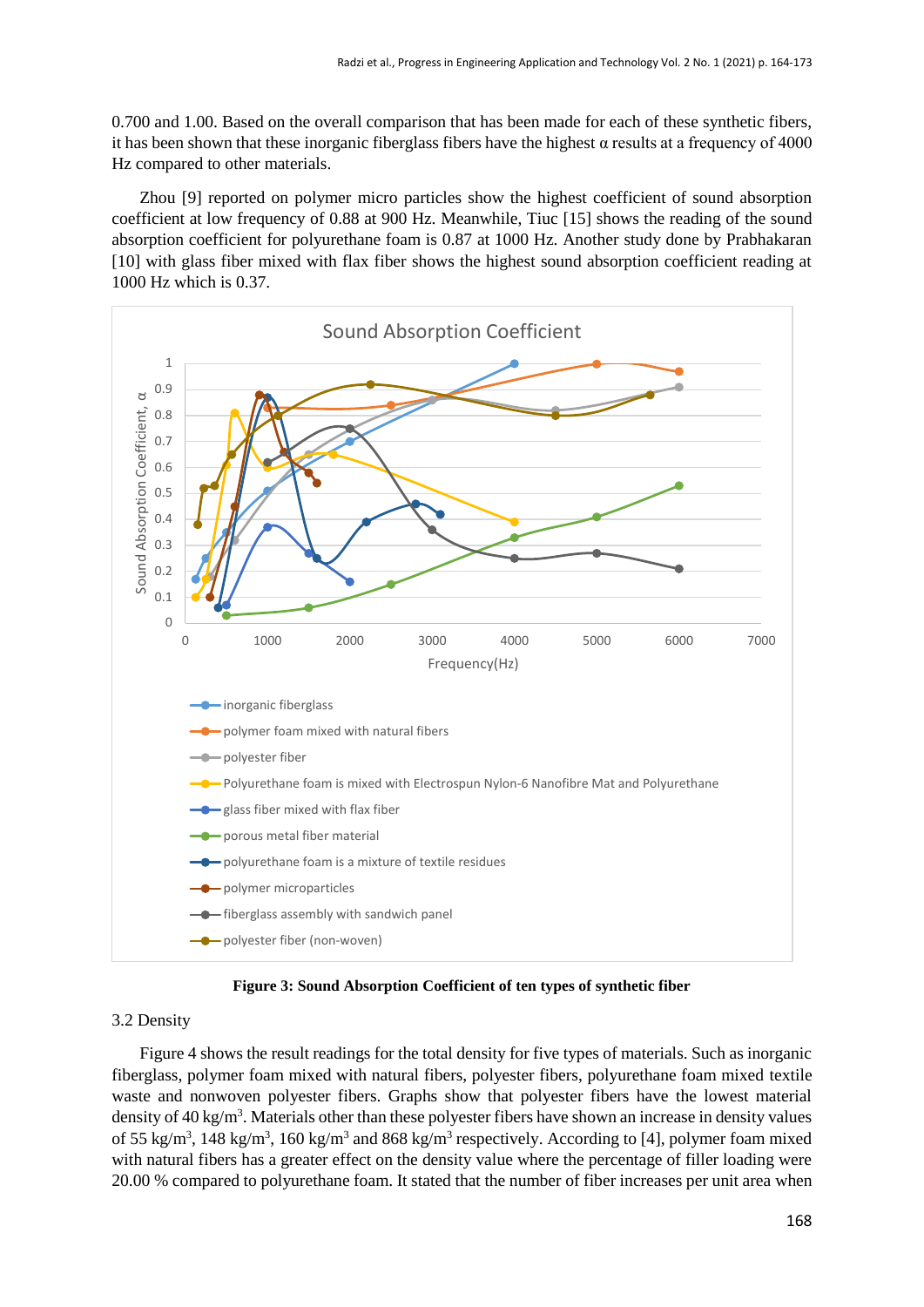the density is increasing and makes more sound energy losses as the surface friction increase, thus makes the sound absorption coefficient,  $\alpha$  also increases [16].



**Figure 4: Density of five types of synthetic fiber**

### 3.3 Thickness

Figure 5 shows the thickness results for the seven types of synthetic materials used in this study. Among them are polymer foam mixed with natural materials, polyester fibers, glass fiber mixed with flax fiber, porous metal fiber material, polyurethane foam mixed with textile waste, polymer micro particles and even non-woven polyester fibers. Graphs show that polyester fibers as well as polyurethane foam mixed with textile waste have the same material thickness of 40 mm. Furthermore, for materials such as polyester (non-woven) fibers, polymer micro particles as well as polymer foam mixed with natural materials showed an increase in thickness of 5.09 mm, 20 mm and 30 mm respectively. Meanwhile, the rest of the material is glass fiber mixed with flax fiber and porous metal fiber material shows the smallest and equal amount of thickness, which is 3 mm. According to [11] wavelength of wave transmission is determined by the thickness of the fibrous material. The thicker the material, the longer the transmission strip, and the acoustic energy is weakened. It conclude that thickness is directly proportional to the sound absorption coefficient. However, adding thickness can increase sound absorption at low frequencies, but there is not much difference in high frequency noise [11].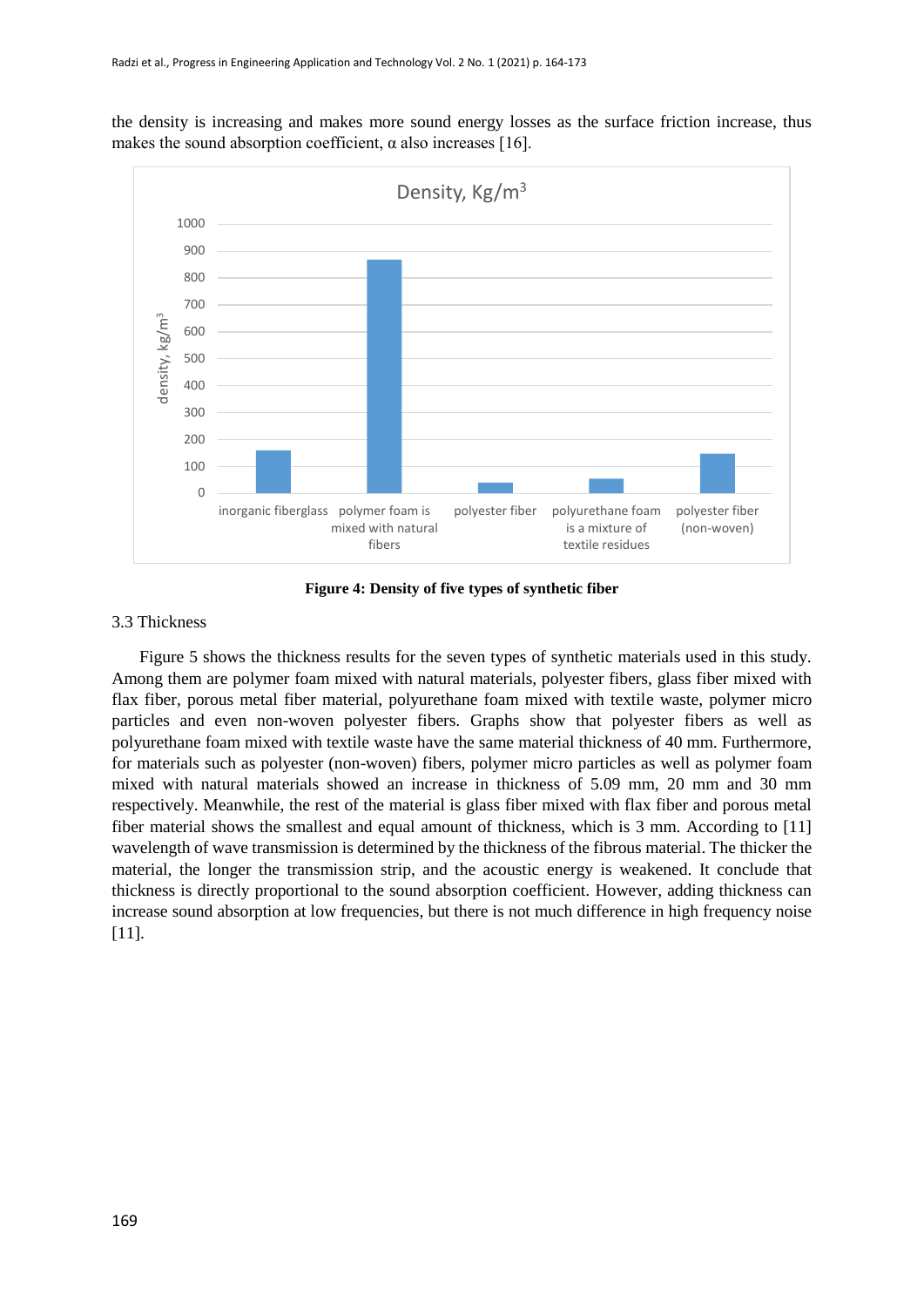

**Figure 5: Thickness of seven different types of synthetic fibers**

3.4 Polymer Foam Fibers mixed with natural fibers.

Review from ten articles found that polymer foam fibers mixed with natural fibers [4] are the best material to propose as acoustic panel. Figure 6 shows the values of the best sound absorption coefficients for the study at low and high frequencies. Due to the material has a very high density because of mixing between two fiber materials. Even such a high density also leads to better sound absorption. In a study conducted [4] he proved that by increasing the density of this material, it would increase the ability to absorb more acoustic energy. The density increases and reduce sound energy as the surface friction increases, thus making the sound absorption coefficient,  $\alpha$  also increases.

However, for good absorption material is also due to the porosity of the material. The porosity size of a material is one cause where the sound absorption coefficient or sound absorption of the material increases better. Azahari [4] reported there are four materials that differ from their average porosity size, among which are 134.86  $\mu$ m, 168.82  $\mu$ m, 175.22  $\mu$ m and 185.21  $\mu$ m. For the fibers discussed in this section, the average porosity size of the material is 134.86 µm as shown in Figure 7, which shows that the material has the smallest value of the fiber. He concluded that by increasing the loading percentage of fillers, it would reduce the size of the polymer-shaped composite pores. As a result, smaller pore sizes cause further collisions between sound waves and cell walls, longer reflection times, and greater energy absorption, thus providing greater sound absorption coefficients [13]. This statement can be further strengthened by a study conducted by Puchka [14] where materials with a smaller pore size will have a high sound absorption coefficient.



**Figure 6: Sound absorption coefficient of polymer foam mixed with natural fibers**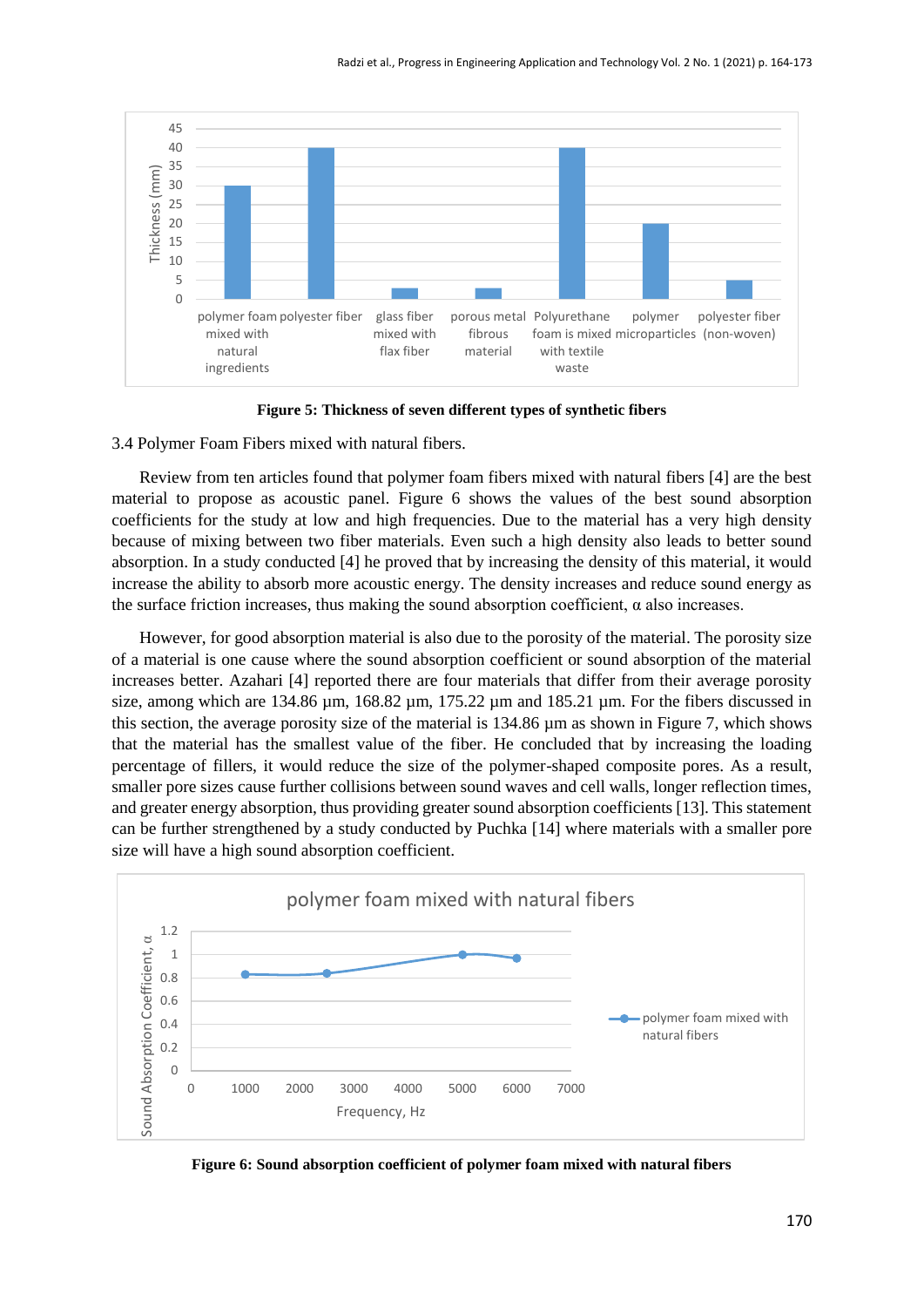

**Figure 7: Microstructure image of the material**

#### 4. **Conclusion**

Based on the study, three objectives were set to be achieved to complete this review. The first objective of this study was to identify the previous researchers who studied synthetic fiber-based acoustics panel. To achieve the first objective, ten previous studies have been taken and applied. The study material was taken from the journal as well as the thesis. It has ten different types of materials in terms of fiber material as well as arrangement.

The second objective is to analyze the data of sound absorption coefficient based on density and thickness. In the study conducted, the acoustic properties were determined by taking the value of the sound absorption coefficient of the material. The value of this sound absorption coefficient is very important and should be taken into account in determining the use of synthetic fibers as acoustic panels. These values have been associated with the density and thickness of the synthetic fibers. Therefore, through the data and analysis performed, the higher the density of a material the higher the value of the sound absorption coefficient. However, the thickness of the material also affects the value of the sound absorption coefficient. As the thickness of the material increases, so does the value of the sound absorption coefficient for the material also increases.

Finally, the third objective is to propose the best synthetic fibers to be applied as an acoustic panel. With the data from the previous study, comparisons can be made, and the selection of the best fiber material has been found. From the ten data collected, polymer foam fibers mixed with natural fibers was selected as the best material. This is because the data of the sound absorption coefficient for the material at low and high frequencies has approached 1.00. This has shown that the material is able to absorb sound at low and high frequencies very effectively.

#### **Acknowledgement**

The authors would like to thank the Faculty of Engineering Technology, Universiti Tun Hussein Onn Malaysia for its support.

#### **References**

- [1] Berardi, U., & Iannace, G. (2015). Acoustic characterization of natural fibers for sound absorption applications. Building and Environment, 94, 840-852.
- [2] Mishra, S. P., & Nath, G. (2018). Synthesis and analysis of acou-physical properties of banana biocomposite. MS&E, 310(1), 012087.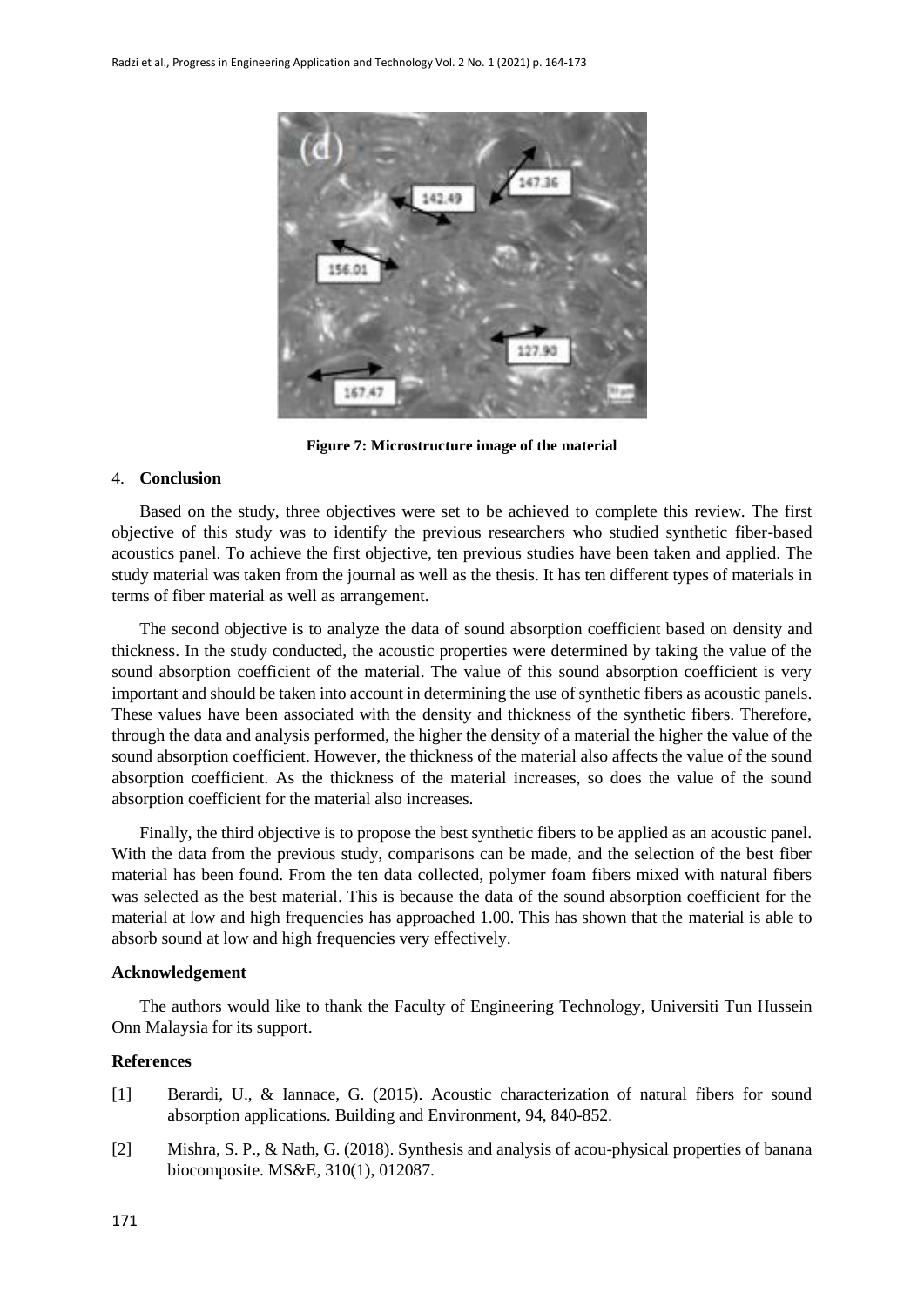- [3] Saba, N., & Jawaid, M. (2017). Epoxy resin based hybrid polymer composites. In Hybrid polymer composite materials (pp. 57-82). Woodhead Publishing.
- [4] Azahari, M. S. M., Rus, A. Z. M., Kormin, S., & Zaliran, M. T. (2017, September). Acoustic properties of polymer foam composites blended with different percentage loadings of natural fiber. In IOP Conference Series: Materials Science and Engineering (Vol. 244, No. 1, p. 012009).
- [5] Jawaid, M. H. P. S., & Khalil, H. A. (2011). Cellulosic/synthetic fibre reinforced polymer hybrid composites: A review. Carbohydrate polymers, 86(1), 1-18.
- [6] Gupta, A., Gupta, A., Jain, K., & Gupta, S. (2018). Noise pollution and impact on children health. The Indian Journal of Pediatrics, 85(4), 300-306.
- [7] Park, M., Park, H. K., Shin, H. K., Kang, D., Pant, B., Kim, H., ... & Kim, H. Y. (2019). Sound absorption and insulation properties of a polyurethane foam Mixed with electrospun nylon-6 and polyurethane nanofibre Mats. Journal of nanoscience and nanotechnology, 19(6), 3558- 3563.
- [8] Yang, Y., Li, B., Chen, Z., Sui, N., Chen, Z., Saeed, M. U., ... & Jing, Y. (2016). Acoustic properties of glass fiber assembly-filled honeycomb sandwich panels. Composites Part B: Engineering, 96, 281-286.
- [9] Zhou, H., Li, B., & Huang, G. (2006). Sound absorption characteristics of polymer microparticles. Journal of Applied Polymer Science, 101(4), 2675-2679.
- [10] Prabhakaran, S., Krishnaraj, V., & Zitoune, R. (2014). Sound and vibration damping properties of flax fiber reinforced composites. Procedia Engineering, 97, 573-581.
- [11] Peng, L. (2017). Sound absorption and insulation functional composites. In Advanced High Strength Natural Fibre Composites in Construction (pp. 333-373). Woodhead Publishing.
- [12] Liu, P. S., & Chen, G. F. (2014). Chapter Nine-Characterization Methods: Basic Factors, Porous Materials.
- [13] Hassan N N M and Rus A Z M 2013 Influences of Thickness and Fabric for Sound Absorption of Biopolymer Composite Appl. Mech. Mater. 393 102–7.
- [14] Puchka, O. V. (2019, April). Inorganic Soundproof Fiberglass Composites for Protection against Acoustic Effects. In International Symposium" Engineering and Earth Sciences: Applied and Fundamental Research" dedicated to the 85th anniversary of HI Ibragimov (ISEES 2019). Atlantis Press.
- [15] Tiuc, A. E., Vermeşan, H., Gabor, T., & Vasile, O. (2016). Improved sound absorption properties of polyurethane foam mixed with textile waste. Energy Procedia, 85, 559-565.
- [16] Nordin M N A A, Wan L M, Zainulabidin M H and Kassim A S M 2016 research finding in natural fibers sound absorbing material 11 8579–84
- [17] Chandramohan, D., & Marimuthu, K. (2011). A review on natural fibers. International Journal of Research and Reviews in Applied Sciences, 8(2), 194-206.
- [18] Zabalza Bribia I, Capilla AV, Aranda Usón A. 2011. Life cycle assessment of building mate632 rials: Comparative analysis of energy and environmental impacts and evaluation of the eco633 efficiency improvement potential. Building and Environment, 46: 1133–1140.